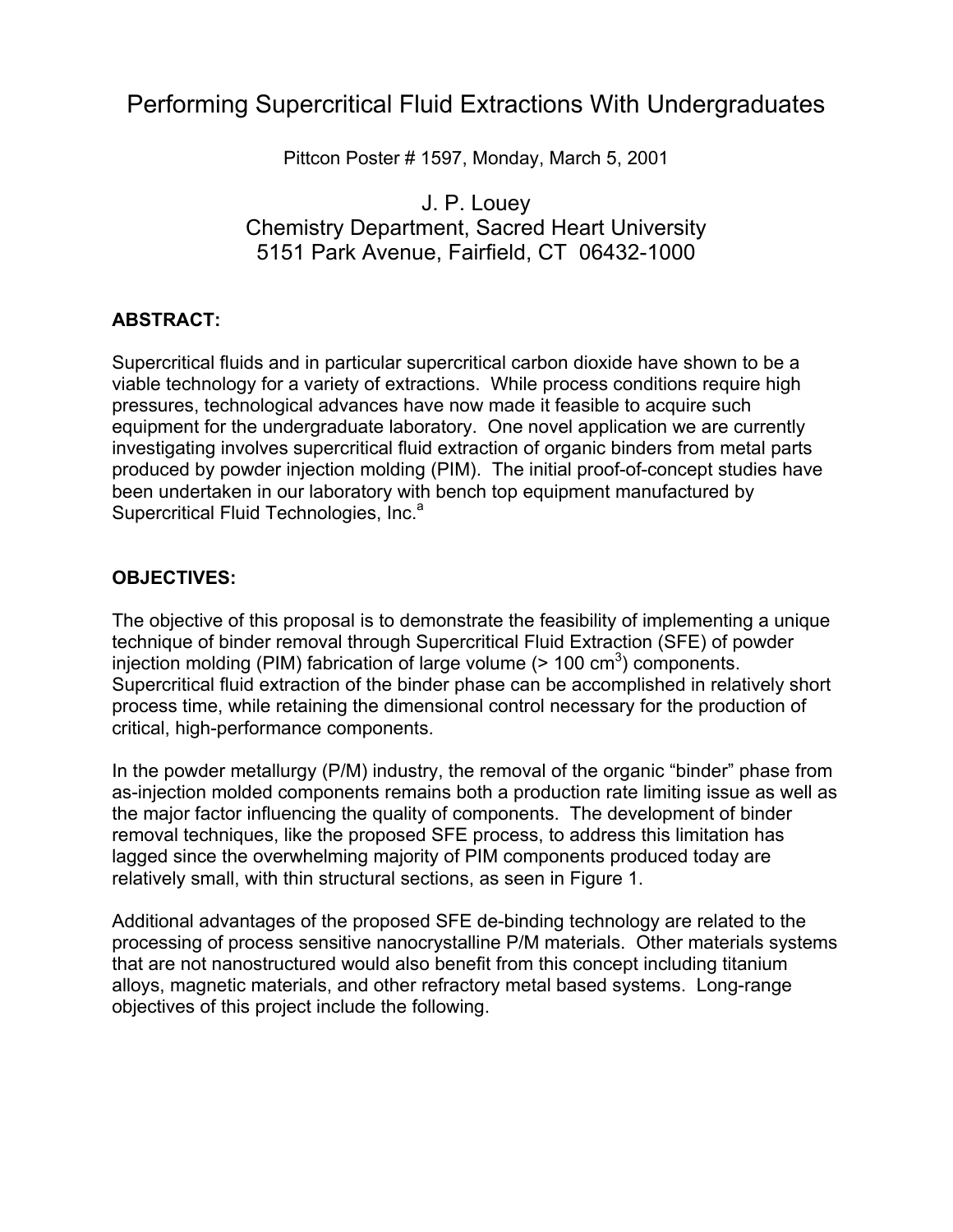- De-binding of PIM components larger than 100  $\text{cm}^3$ , especially for advanced materials systems such as refractory or nanocrystalline metals.
- A binder removal method that is conducive to producing defect-free components.
- An overall processing system which is economical based on process yield and throughput, capital equipment investment and versatility.
- A binder removal technique which is environmentally friendly.
- A binder removal technique suitable for use with most currently available commercial feedstock and materials systems.



**FIGURE 1. TYPICAL PARTS PRODUCED BY POWDER INJECTION MOLDING (PIM)<sup>b</sup>**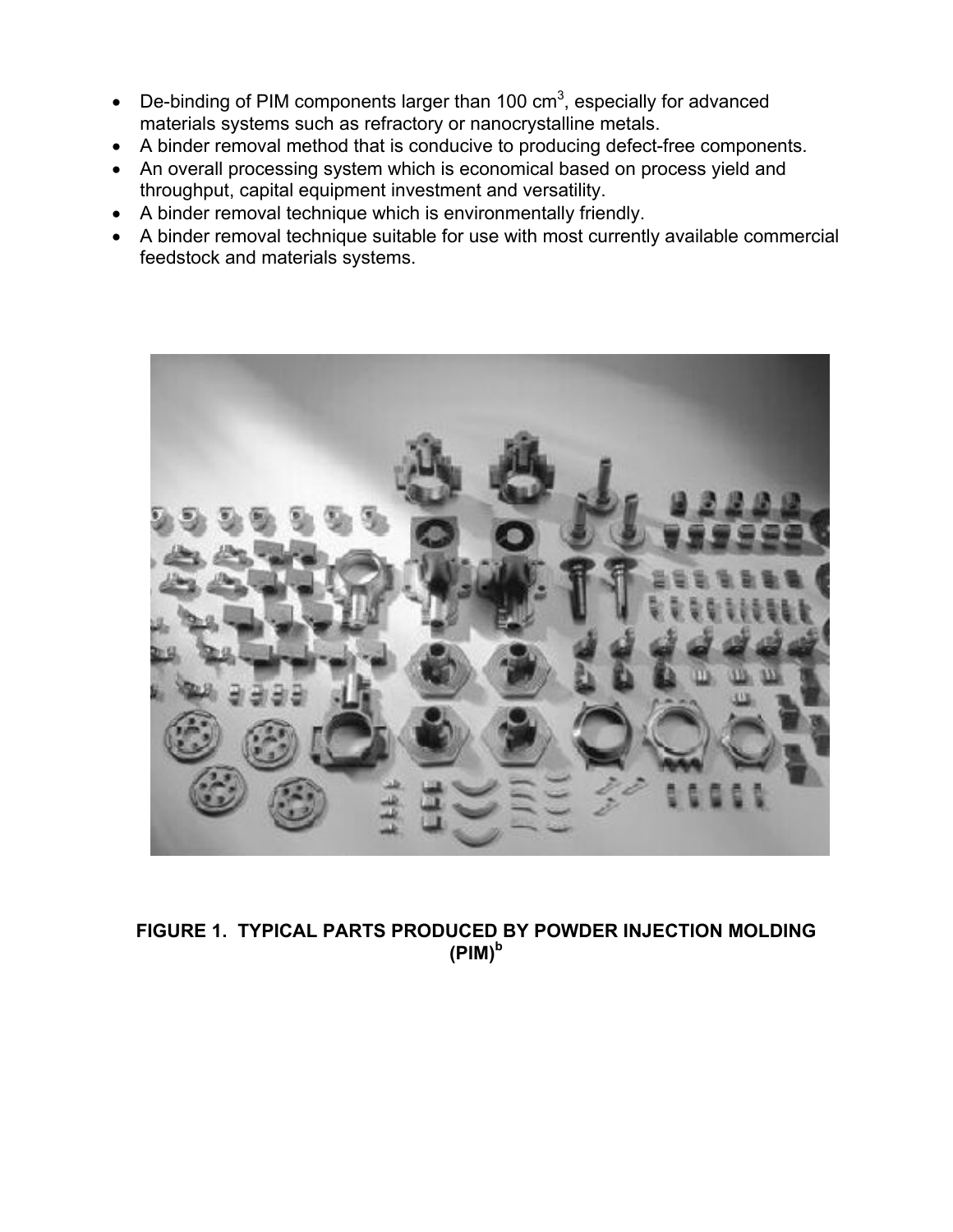### **POWDER INJECTION MOLDING (PIM)**

Powder injection molding (PIM) of complex metal or ceramic components combines the shape forming ease of polymer injection molding with traditional ceramic and metal powder processing procedures. By injecting a relatively low viscosity mixture of metal or ceramic powder and organic binder into a mold cavity, complex components can be formed in high production volumes. After removing the binder phase through decomposition or dissolution, the remaining powder compact can be heat treated to final density using well established sintering principles.

Four critical steps in the PIM process include:

- preparation of a suitable powder/binder mixture (i.e. feedstock)
- injection molding of the feedstock into "green" components
- binder removal
- sintering to final density

Injection molding of metal components has been a P/M industry mainstay for over 20 years, yet remains in use primarily for production of relatively small parts (< several cm maximum dimensions) with thin cross sections (< 1 cm). Materials which have been successfully injection molded commercially include iron, steel, stainless steel, Ni based superalloys, tungsten, carbides, magnetic alloys, titanium and others. Typical components include such items as mechanical levers, guides, mounts and fasteners, medical instruments, electronic packages, magnetic motor components, cutting tool inserts, engine components, etc.

While there are numerous de-binding methods, which are suitable for the commercial production of typical PIM components, there are no universally recognized methods for de-binding large volume, precision components.

The purpose of this project is to develop an enhanced SFE method for the extraction of polymer binder materials from large volume PIM components.

It is not the objective of the proposed work to redesign all phases of the PIM process, but simply to replace outmoded de-binding operations with a more efficient and widely applicable technique, supercritical fluid extraction. There is no de-binding approach that is rapid, safe, easily implemented, provides high process yield and is universally applicable to the major feedstock systems which are currently available commercially. The most common techniques are summarized in Table  $1<sup>1</sup>$  A key approach to reduce the length of the de-binding cycle is to implement multi-component binder systems.

To provide a low viscosity medium for carrying the metal or ceramic powder through out the injection molding forming operation, low molecular weight polymers, waxes and oils are often used as binder components. These materials typically exhibit low melt viscosities, low melting temperatures and are processed more readily and safely by chemical and thermal means than most other organic materials. In concept, the use of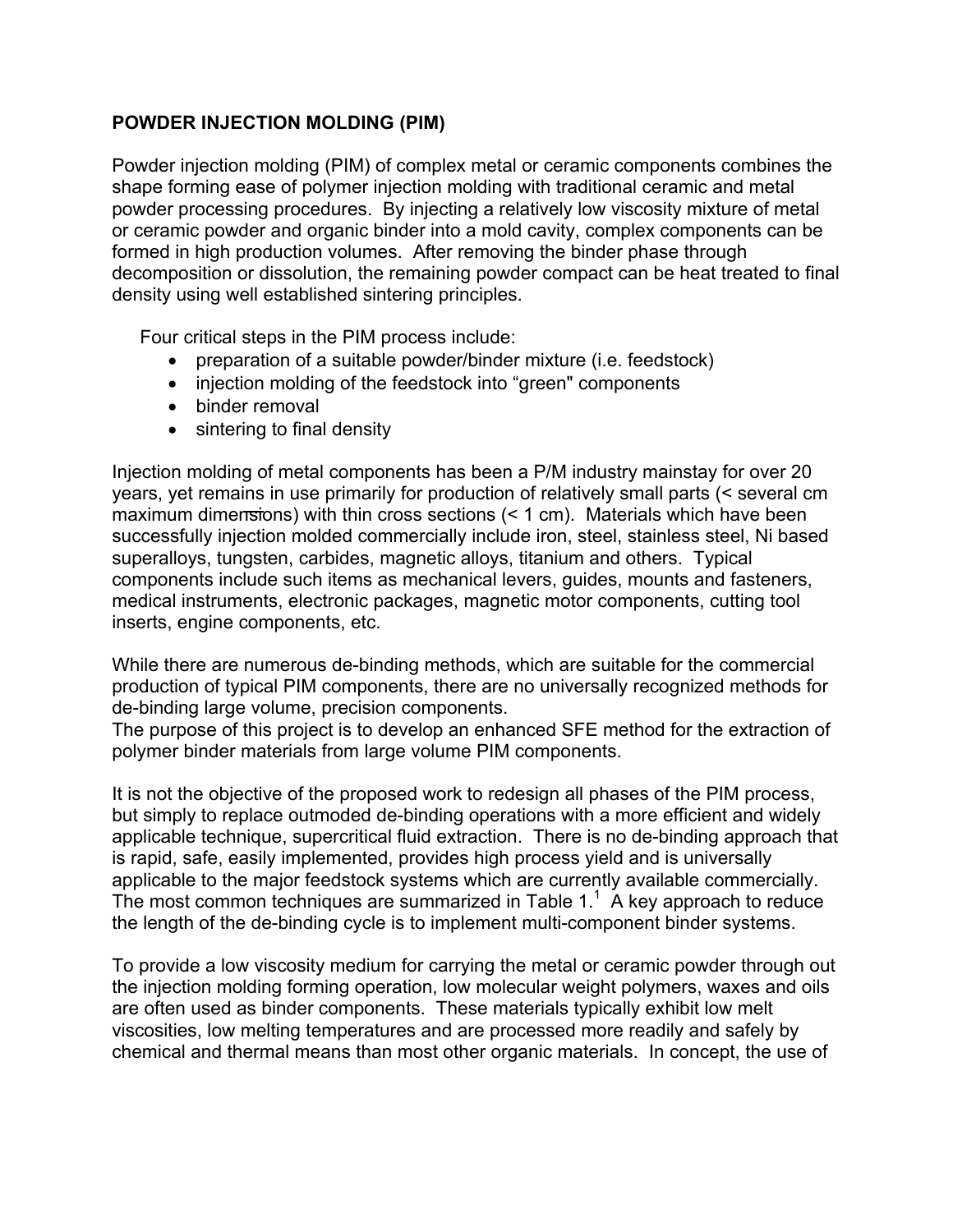at least two binder components in significant proportions allows for the preferential removal of one of the components by selective thermal or chemical means. The initial removal of one of the components, permits the remaining component to remain, providing handling strength and shape retention ability to the remaining powder compact. Often this component, referred to as the "major" component, comprises up to two-thirds of the overall binder. The remaining "minor" or "backbone" binder can then be readily removed prior to high temperature sintering since a relatively open powder/binder structure is developed after the removal of the major binder phase. This 0pen network of porosity allows for the relatively rapid extraction of remaining binder by chemical or thermal means.

In most PIM feedstock systems, the "backbone" binder is a higher molecular weight polymer such as polypropylene, polyethylene, acrylics, acetals or various co-polymers. These materials provide resistance to the removal technique used to extract the major phase, yet can still be readily dissolved or decomposed without contaminating the remaining powder compact with unwanted carbon or oxygen containing by-products.

By applying supercritical fluid extraction (SFE) for PIM debinding, some or all of the organic material can be effectively removed without detrimentally affecting the structure of the remaining powder compact. In addition to numerous process advantages, SFE also has the advantage of being applicable to the many PIM feedstock binder formulations available commercially or being prepared for captive consumption.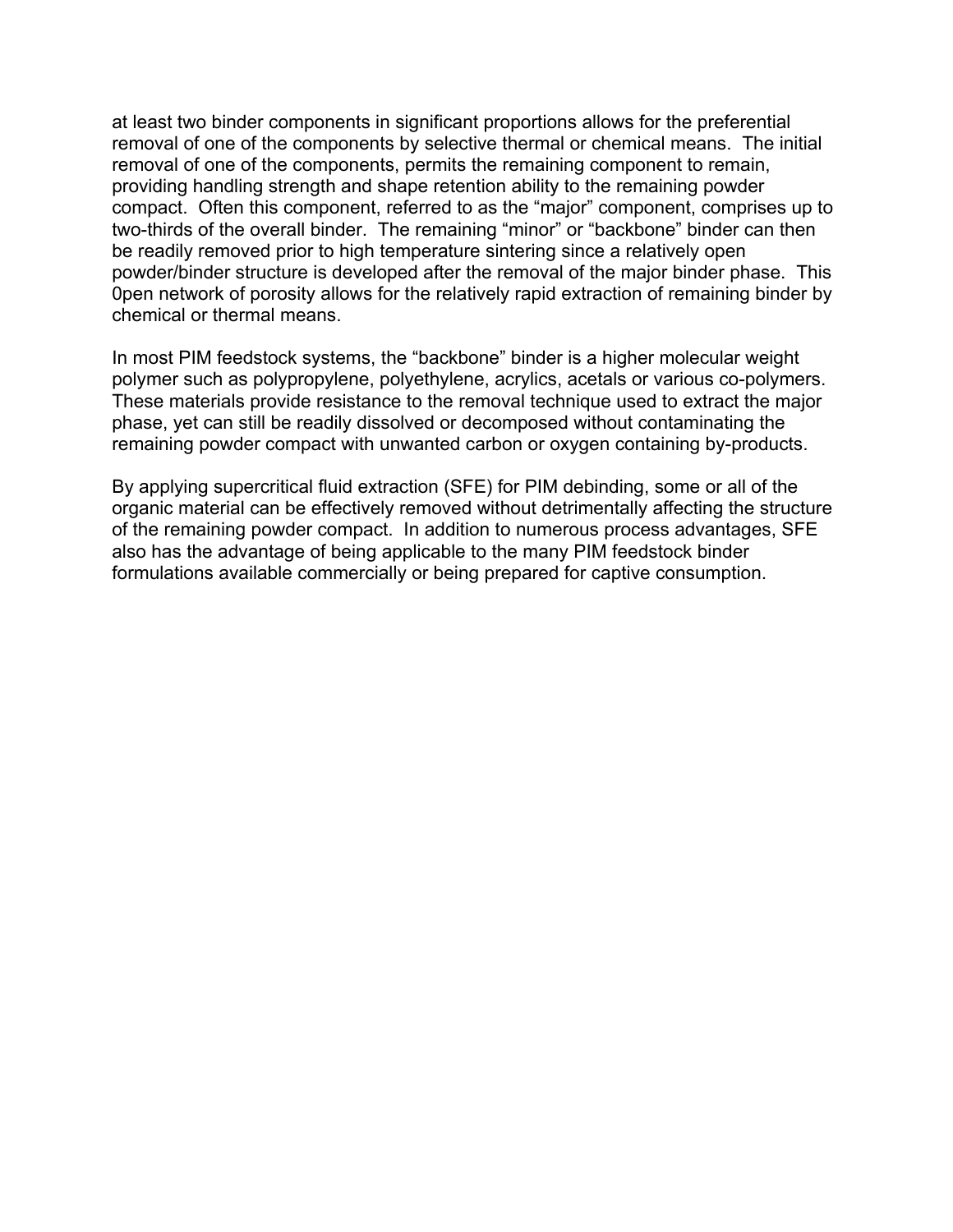| De-Binding<br>technique           | Features                                                                       | Advantages                                                                                                 | <b>Disadvantages</b>                                                                                                                                                                      |
|-----------------------------------|--------------------------------------------------------------------------------|------------------------------------------------------------------------------------------------------------|-------------------------------------------------------------------------------------------------------------------------------------------------------------------------------------------|
| solvent<br>immersion              | solvent dissolves<br>major binder<br>component                                 | no chemical<br>reactions. pore<br>channels opened<br>to facilitate binder<br>removal                       | hazardous solvents<br>used, environmental<br>concerns, drying<br>required; very slow for<br>fine powder systems                                                                           |
| solvent vapor<br>condensation     | uses heated vapor<br>of solvent to absorb<br>major binder phase                | low temperature<br>process minimizes<br>defects                                                            | safety, health and<br>environmental<br>concerns with solvent<br>vapors                                                                                                                    |
| catalytic<br>depolymerization     | heat component in<br>atmosphere<br>containing<br>depolymerization<br>catalyst  | process useful for<br>thin and thick<br>sections with good<br>shape retention                              | unique hazards<br>associated with special<br>acid catalysts and<br>decomposition<br>products; chemical<br>reactions with high<br>surface area powders<br>and other sensitive<br>materials |
| thermal<br>decomposition          | slowly heated<br>component in<br>flowing gas<br>removes<br>decomposed binder   | low cost, one step<br>de-<br>binding/sintering                                                             | very slow for thick<br>sections, softening<br>binder allows distortion                                                                                                                    |
| wicking                           | thermal<br>decomposition<br>done in powder bed<br>absorbs binder               | fast initial rates,<br>ease of use                                                                         | part distortion, multiple<br>handling steps,<br>separation of<br>component from<br>powder bed material                                                                                    |
| supercritical fluid<br>extraction | heat and pressurize<br>fluid above the<br>critical point to<br>dissolve binder | no phase changes<br>and minimized<br>defect formation,<br>scalable for<br>component size<br>and throughput | requires precise<br>temperature and<br>pressure control, not<br>well established for<br>commercial PIM<br>operations                                                                      |

## **TABLE 1. COMMON PIM DE-BINDING APPROACHES**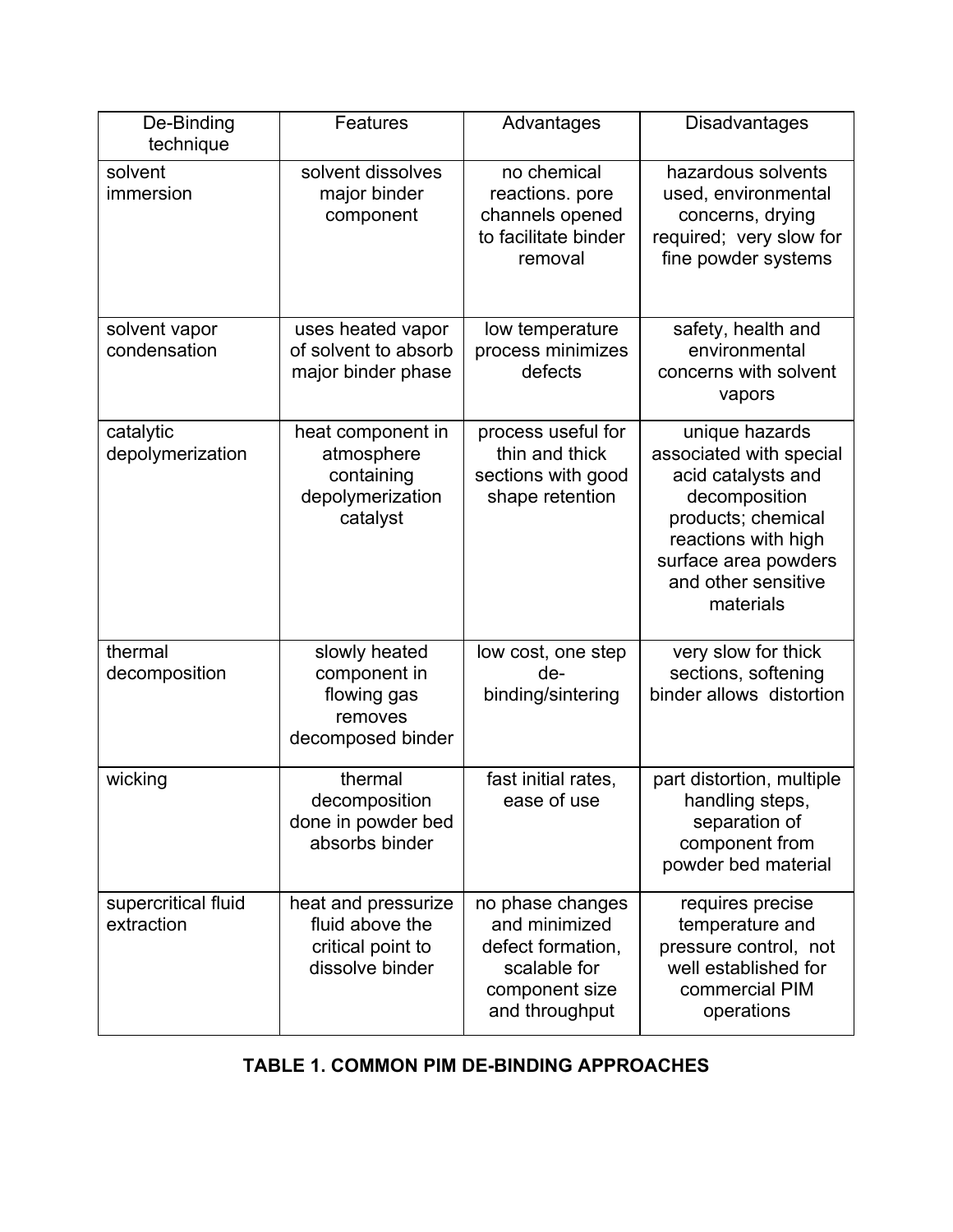### **SUPERCRITICAL FLUID EXTRACTION**

When gases are placed under high enough pressure they become liquids. If the gas is heated above a specific temperature, no amount of pressure will cause it to become a liquid. This temperature is called the critical temperature and is unique to a given gas. A gas above its critical temperature  $(T_c)$  and critical pressure  $(P_c)$  is called a supercritical fluid (Figure 2).<sup>2</sup> This "fluid" now takes on many of the properties of both gases and liquids. It has many of the flow characteristics and the low viscosity of a gas where it can diffuse into matrices much faster than a traditional solvent. However, it also has the superior dissolving and extracting properties of a traditional solvent, therefore allowing the supercritical fluid to dissolve and remove analytes at much elevated rates in comparison to traditional solvent extraction methods. By controlling the density (pressure) and temperature, one can control and tune the selectivity of the supercritical fluid to solvate and remove targeted analytes from matrices. Generally, any industrial process that uses any kind of solvent to clean, dissolve, separate, extract, and react any type of chemical product can lend itself to the application of supercritical fluids as a replacement technology. The most common that are in use today are carbon dioxide and water.

### **SUPERCRITICAL FLUID TECHNOLGY HISTORY AND APPLICATIONS**

The ability of a supercritical fluid to dissolve materials was first reported by Hannay and Hogarth at a meeting of the Royal Society of London in 1879. Even though scientists and engineers have been aware of the enhanced solvating characteristics of supercritical fluids for over 100 years, it is only in the last two decades that SCF solvents have been the focus of active research and development programs. The technical community has devoted a great deal of time and money to the study of supercritical fluids and their properties. Since 1985 supercritical fluid extraction technology has moved into the private sector (Table 2 and Figure 3) from the very small <10 mL extraction vessel size up to true production scale equipment such as the Maxwell House Plant in Houston, TX, which decaffeinates 50 million pounds of coffee per year.

Carbon dioxide, used extensively in the food and perfume industry, is relatively inexpensive, non-flammable, and non-toxic. SFE using  $CO<sub>2</sub>$  has shown promise for extraction of low molecular weight organic compounds in the ceramic and P/M forming industries. $4,5,6$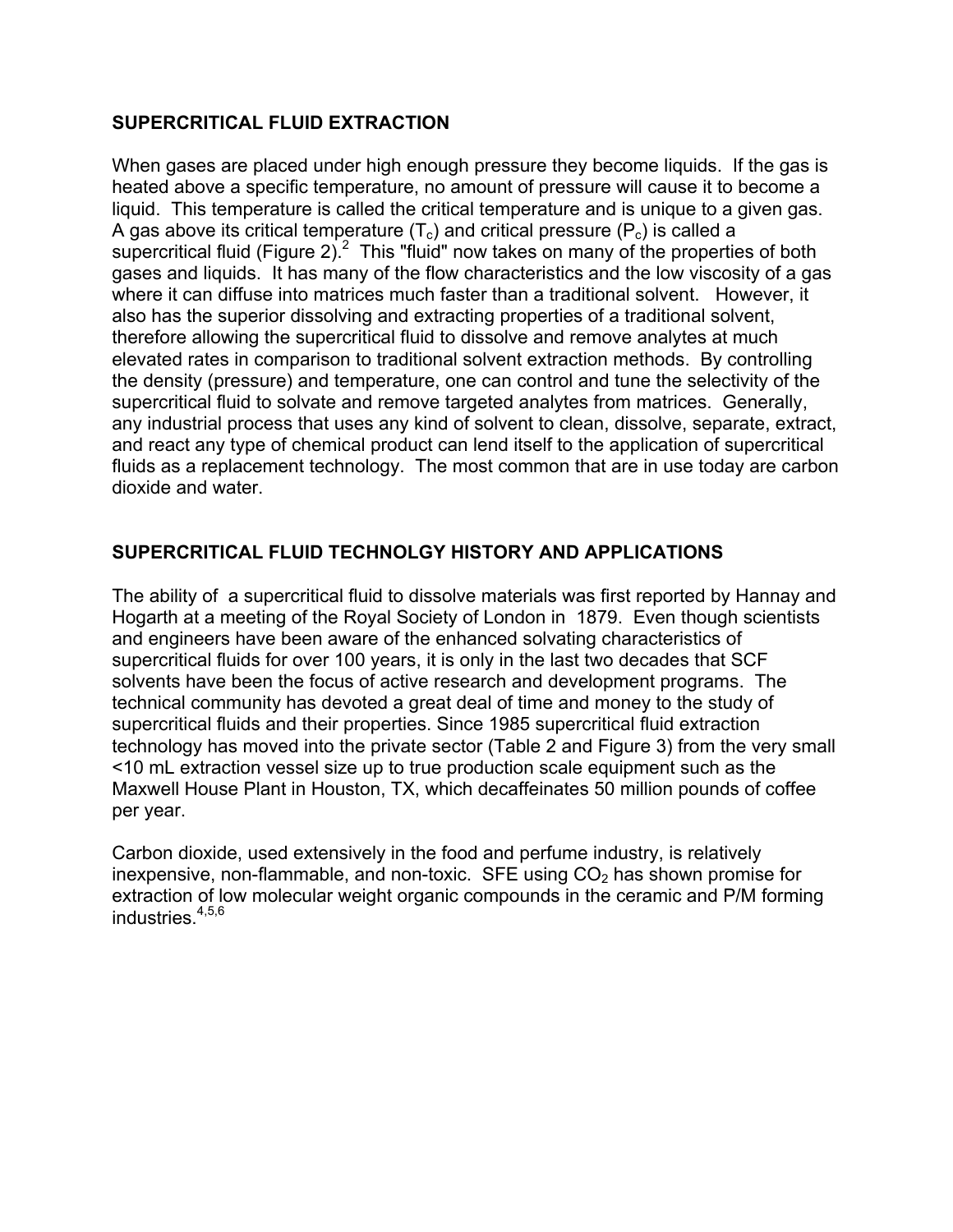

**FIGURE 3. A 20-LITER EXTRACTION VESSEL UNIT (SFT, INC.) SCALE UP WORK** 



 $p - p - T$  Surface of Pure CO<sub>2</sub>

**FIGURE 2. CRITICAL PRESSURE/DENSITY/TEMPERATURE OPERATING REGIONS FOR SUPERCRITICAL FLUIDS**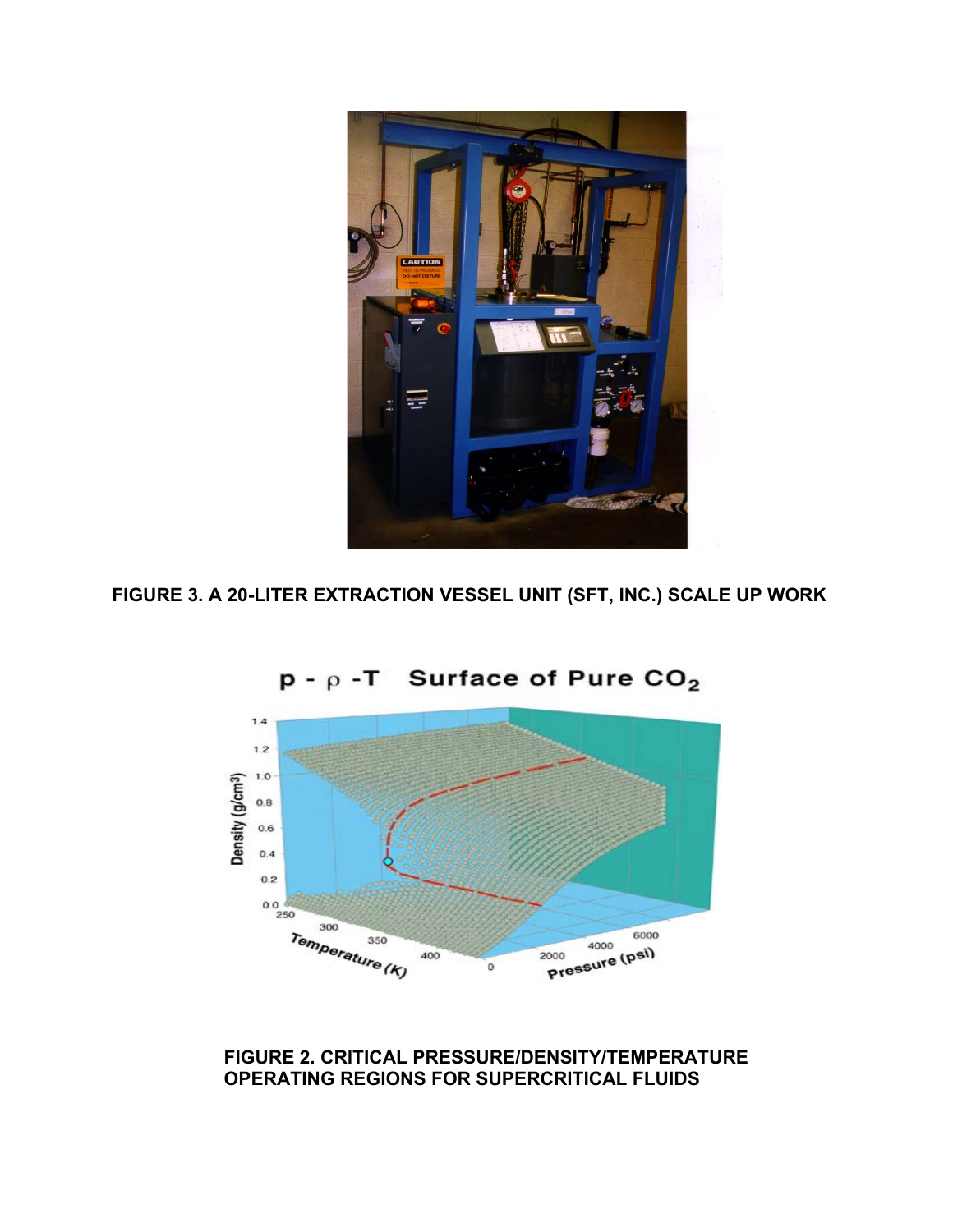| <b>Industry</b>                 | <b>Application</b>                                                                                                                      |  |
|---------------------------------|-----------------------------------------------------------------------------------------------------------------------------------------|--|
| foods and natural products      | extraction of fats, flavors, oils and spices<br>extraction of biologically-active molecules<br>environmental testing/pesticide analysis |  |
| pharmaceuticals                 | vitamin and drug purification<br>separating isomers<br>solvent removal<br>synthesis of drugs                                            |  |
| polymers                        | fractionation of specialty polymers<br>preparation of fluoropolymers                                                                    |  |
| textiles                        | extraction of finishes and dyes<br>determining component mixtures<br>dying and dry cleaning of textiles                                 |  |
| aircraft and electronics        | cleaning of precision parts and electronics                                                                                             |  |
| environmental testing /disposal | extraction of pesticides<br>elimination of chemical weapons<br>soil reclamation                                                         |  |

### **TABLE 2. SUPERCRITICAL FLUID TECHNOLOGY APPLICATIONS**

### **SFE OF PIM BINDERS**

Historically, thermal de-binding was the "state-of-the-art" in binder removal where thermal degradation of one or more binder components was removed by complex chemical and physical mechanisms. $3$  However, in the last 5-10 years, new binder compositions and novel binder removal methods (Honeywell, Planet Polymer and BASF) have been developed to address the limitations of thermal debinding. However, these approaches are not universal in regard to available feedstock compositions and cannot be integrated into existing production lines without significant process modification. The use of supercritical fluid extraction represents a proven binder removal technique that currently displays great commercial potential based on improved SFE equipment and processes, and the availability of a wide range of feedstock compositions.

The use of SFE for the removal of organic binders from PIM components is based on the dissolution of one or more of the binder components by the supercritical fluid, then diffusion of the dissolved species out through the porous particulate compact. Many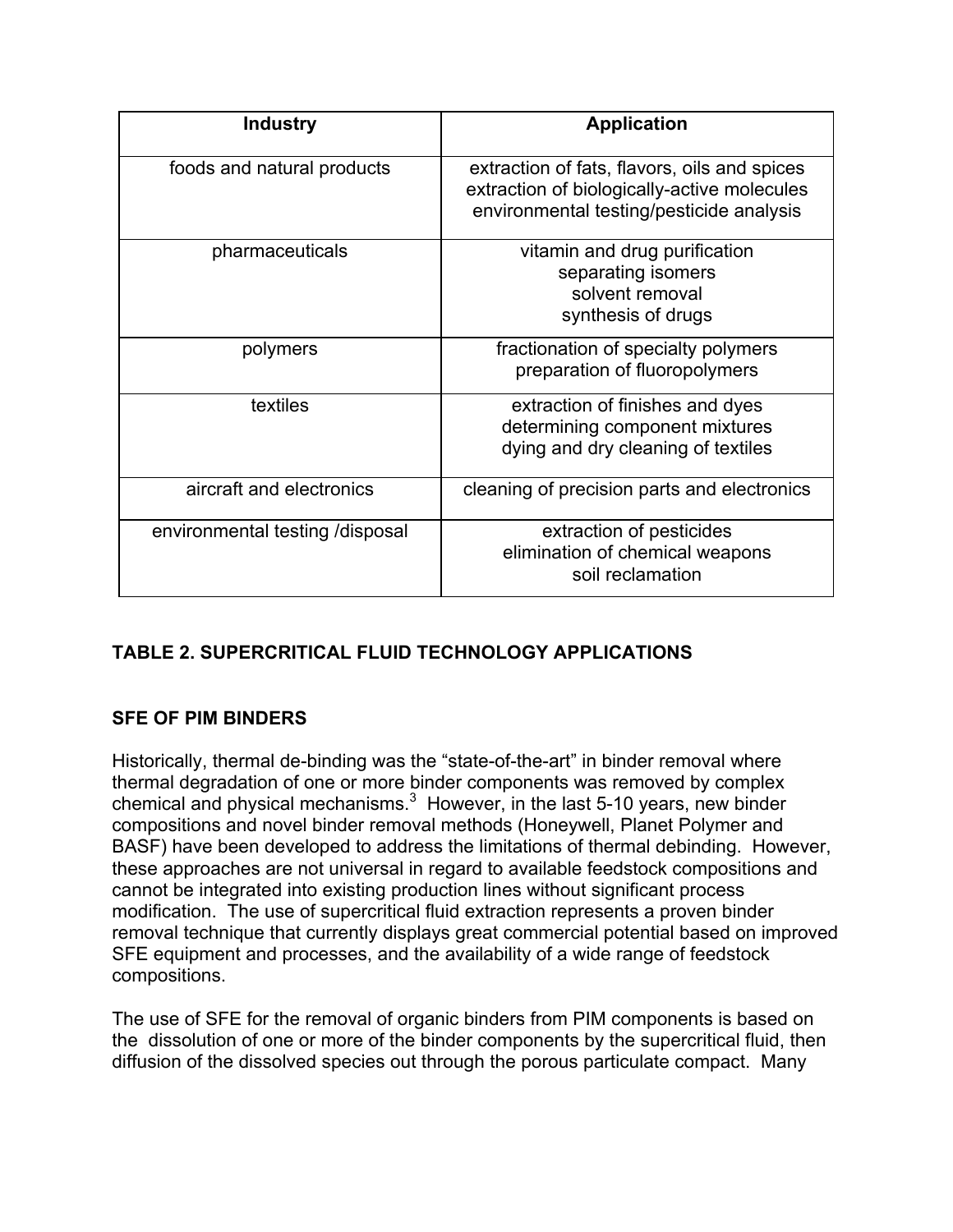complex models exist for describing this process, but will not be elaborated upon here. It is generally agreed among experts in the field of SFE that a typical SCF extraction takes 1/10 the amount of time that a soxelet (liquid/vapor solvent) extraction takes. This would reduce to less than an hour, a typical thermal or solvent debinding process that normally takes several hours or days. The SFE process provides the additional advantage of being a low temperature process  $(t$ ypically < 120 $\textdegree$ C), combining temperature with pressure, time and solvent type. The reduction in process temperature whenever possible is critical to the production of components composed of high surface area nanocrystalline metals or other process sensitive materials.

As-molded components are place in the cylindrical pressure vessel, usually on a permeable tray with any necessary supporting fixtures. Carbon dioxide from a storage tank is cooled to  $-10^{\circ}$ C by means of a heat exchanger. The resultant liquid carbon dioxide is pressurized up to the working pressure (> 55 bar) using a pumping system. Then the pressurized liquid is heated up to the working temperature (> 31°C) and pressure (>74 bar), producing supercritical carbon dioxide. The liquid carbon dioxide is introduced in to the pressure vessel, dissolving binder from "green" samples. Both the used carbon dioxide and the extracted binder are captured in a separator, for reclamation and possible reuse. By SFE, as well as with most commercially used liquid solvent de-binding routes, there remains a small fraction of insoluble binder which provides sufficient strength to allow the samples to be prepared for high temperature heat treatment or sintering. Samples which have undergone SFE of the majority of the binder material, can now undergo relatively rapid thermal de-binding since a network of interconnected porosity was opened upon removal of the major binder phase. This open network allows for the rapid percolation of pyrolized species out of the powder compact without fear of damage due to the generation of internal gas pressure. After completion of the binder removal, heat treatment (i.e. sintering) to final density is required, as is the case with all P/M operations.

It is conceptualized that subsequent generations of SFE reactors might also serve provide thermal debinding and sintering services.

An additional advantage of the SFE process compared to liquid solvent extraction is that upon removal from the SFE chamber, the parts are immediately ready for additional thermal processing. The use of liquid solvents requires an additional "drying" step to remove any solvent held in the porous microstructure by capillary action. The additional handling of parts, time to dry, and careful handling of solvent vapors increases the costs associated with producing components by this route.

Many fluids are available for supercritical fluid extraction and reaction including the commonly used carbon dioxide, freon and propane. A comprehensive list of commercially used solvents is shown in Table 3. Many of the other solvents listed are used infrequently due to well documented environmental and safety hazards.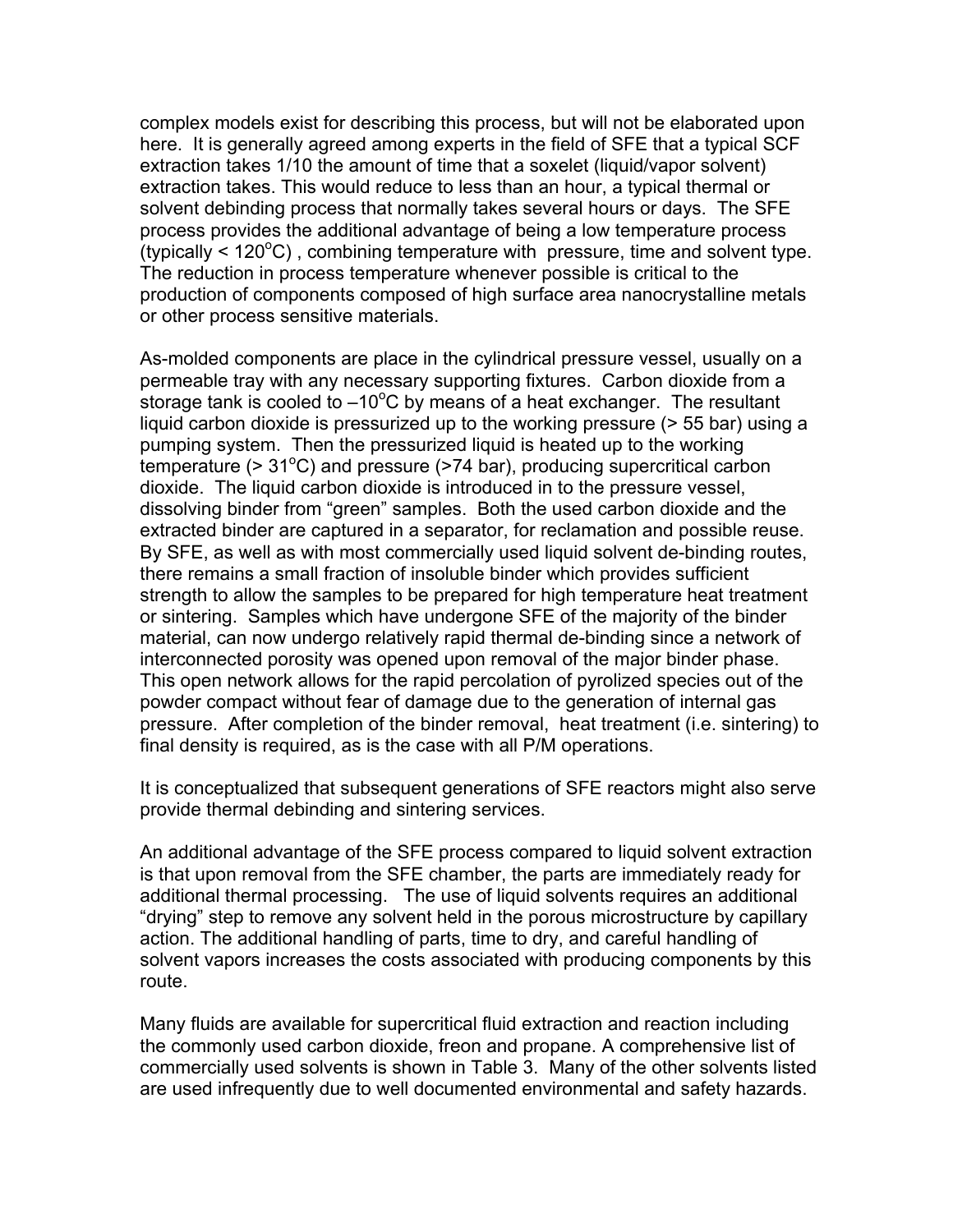

### **FIGURE 4. SCHEMATIC OF THE APPROACH FOR ORGANIC BINDER REMOVAL VIA SUPERCRITICAL FLUID EXTRACTION**

| <b>Solvent</b>         | <b>Critical temperature</b><br>(°C) | <b>Critical pressure</b><br>(bar) |
|------------------------|-------------------------------------|-----------------------------------|
| carbon dioxide         | 31.1                                | 73.8                              |
| ethane                 | 32.2                                | 48.8                              |
| ethylene               | 9.3                                 | 50.4                              |
| propane                | 96.7                                | 42.5                              |
| propylene              | 91.9                                | 46.2                              |
| cyclohexane            | 280.3                               | 40.7                              |
| isopropanol            | 235.2                               | 47.6                              |
| benzene                | 289.0                               | 48.9                              |
| toluene                | 318.6                               | 41.1                              |
| $p$ -xylene            | 343.1                               | 35.2                              |
| chlorotrifluoromethane | 28.9                                | 39.2                              |
| trichlorofluoromethane | 198.1                               | 44.1                              |
| ammonia                | 132.5                               | 112.8                             |
| water                  | 374.2                               | 220.5                             |

#### **TABLE 3. COMMONLY USED SFE SOLVENTS AND CRITICAL TEMPERATURE/PRESSURE CHARACTERISTICS**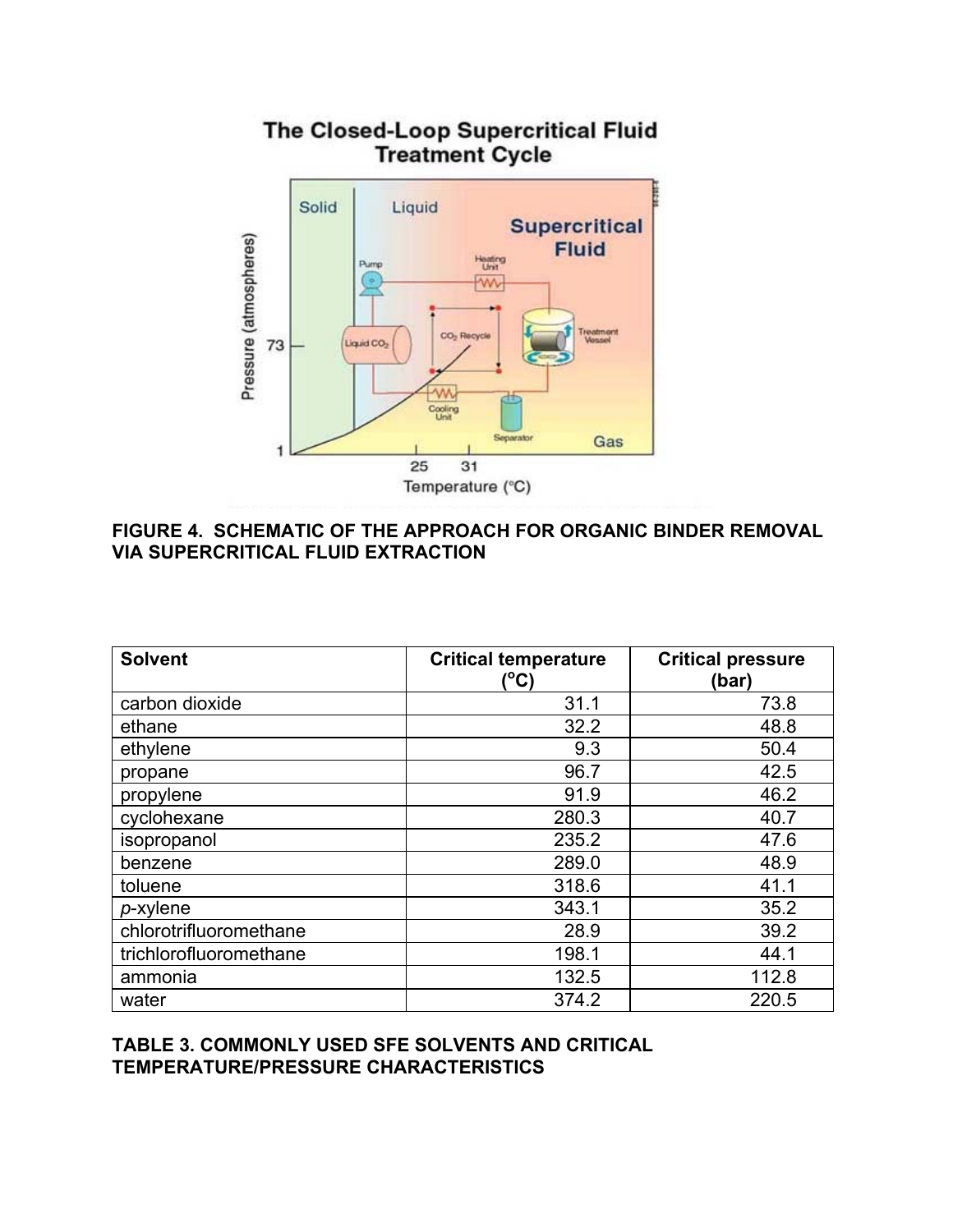### **PRELIMINARY RESULTS:**

Small representative PIM samples (3/8" x 3" x 1/4") have been "de-bindered" using supercritical CO<sub>2</sub>. As-injection molded samples, containing stainless steel powder in a paraffin wax/polypropylene binder at 65 volume % solids loading, were de-bindered in pure supercritical  $CO<sub>2</sub>$ . Total binder content was 5.85 wt.%, with the  $CO<sub>2</sub>$  extractable component, paraffin wax, at 3.8 wt. % of the total part. After supercritical debinding in  $CO<sub>2</sub>$ , a weight loss of up to 2.96 wt.% was measured after several trials. This corresponds to over 75% of the available paraffin wax being removed without benefit of optimized extraction conditions or materials. The sample was intact with no signs of distortion or defects.

| Trial | Pressure (bar) | $10^\circ$<br>Femperature (<br>◡ | % weight loss |
|-------|----------------|----------------------------------|---------------|
|       | 300            | 60                               | 2.36          |
|       | 400            |                                  | 2.95          |
|       | 500            | 100                              | 2.81          |

### **TABLE 4. SUMMARY OF SFE TRIALS USING A PIM SAMPLE COMPOSED OF STAINLESS STEEL IN A PARAFFIN WAX/POLYPROPYLENE BINDER**

### **FURTHER WORK: EVALUATION OF SFE FOR COMMERCIAL FEEDSTOCKS**

- Viability of this work demonstrated as-molded components fabricated will be debindered using SFE. Process conditions will be varied to optimize binder removal rates while preserving the structural integrity and dimensional control of the components. Samples will be analyzed for binder removal performance and microstructural soundness after sintering.
- Modification of process and equipment for large volume components using selected binder systems. Preliminary work has been performed in a 50 mL vessel on a benchtop instrument manufactured by SFT, Inc.
- In this task, an existing large volume SFE system (20-liter unit, Figure 3) will be used to establish procedures to remove target binder constituents in large volume components (thick sections and large planar geometries).
- An eventual closed-loop supercritical fluid treatment cycle is envisioned as follows (Figure 4). The supercritical fluid enters the treatment vessel and into contact with the binder. During this time binder is extracted from the metal part and solubilized in the  $CO<sub>2</sub>$ . There is a constant flow of  $CO<sub>2</sub>$  through the treatment vessel, so that clean, dry  $CO<sub>2</sub>$  is continuously made available. On exiting the treatment vessel, the supercritical  $CO<sub>2</sub>$ , containing the dissolved binder is sent to a separator, where the  $CO<sub>2</sub>$  is de-pressurized to below  $P<sub>c</sub>$ , reducing the  $CO<sub>2</sub>$  back to a gas. The solubility of the binder is greatly reduced in the low-density gas phase and is deposited in the bottom of the separator. The clean, dry  $CO<sub>2</sub>$  gas exits the top of the separator, where it is liquified by a cooling unit before re-entering the liquid storage unit.